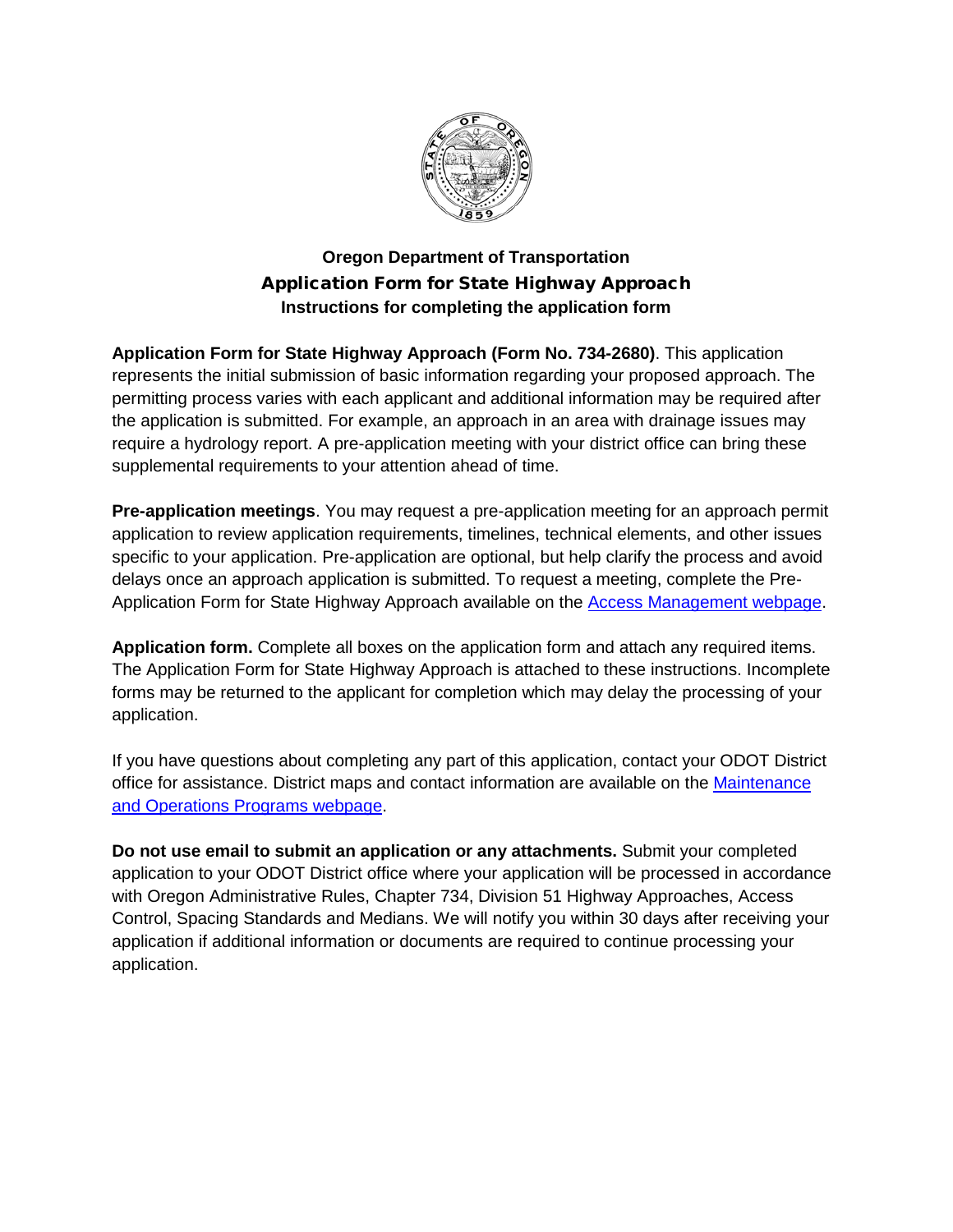- 1. Provide applicant contact information.
- 2. Provide details about the location of the proposed approach.
- 3. Indicate the type of approach requested.
	- New Approach when there is no existing driveway
	- Change of Use when the property use/activity is changing
	- Temporary limited duration (e.g., temporary logging access)
	- Special Use specific use/limited volume (e.g., emergency services, utilities)
- 4. Provide property owner information.
- 5. Provide designated agent information (if applicable).
	- a. If the applicant and property owner are not the same, then the property owner must authorize the applicant to act as a designated agent on the owner's behalf.
	- b. The applicant must have the property owner complete this section or submit a signed letter from the property owner or co-owners authorizing the applicant to act as a designated agent. If there are co-owners, all the co-owners must sign a letter or letters authorizing the applicant to act as a designated agent.
- 6. Read the declaration before signing and dating the form.
- 7. Describe the existing land use and the proposed land use.
- 8. Assessor Maps

List all of the county assessor's tax lot numbers for the property served by the approach. Attach a copy of the current assessor map(s) for the subject property and all the adjacent tax lots with the following notations:

- a. Highlight all tax lots to be served by the requested approach
- b. Show the location of the requested approach on the tax lot map
- c. Provide the names and addresses for all owners of adjacent tax lots, including tax lots under the same ownership as the subject property
- 9. Provide property owner(s) contact information.
- 10. Trip Generation

Trip generation refers to the number of vehicles entering and exiting a property. A "trip" is the one-way movement (either the entering or exiting) of a standard vehicle at an approach. For example, three customers at a business would count as (6) trips with each vehicle entering and exiting the approach. The exception to this deals with vehicles weighing 26,000 pounds GVW or more, which count entering and exiting as just one trip. Using the same example, three semi-trucks delivering supplies to a business would only count as (3) trips.

- 11. See Attachment A for information on submitting a site plan.
- 12. Land Use Compatibility Statement (LUCS)

The LUCS is required as part of every Application for State Highway Approach and must be completed and signed by the appropriate local planning official. DO NOT DETACH the LUCS from the application form. The planning official will need to review information about the property, requested approach, and proposed land use in order to complete the LUCS. ODOT may accept a final land use decision in lieu of a LUCS*.*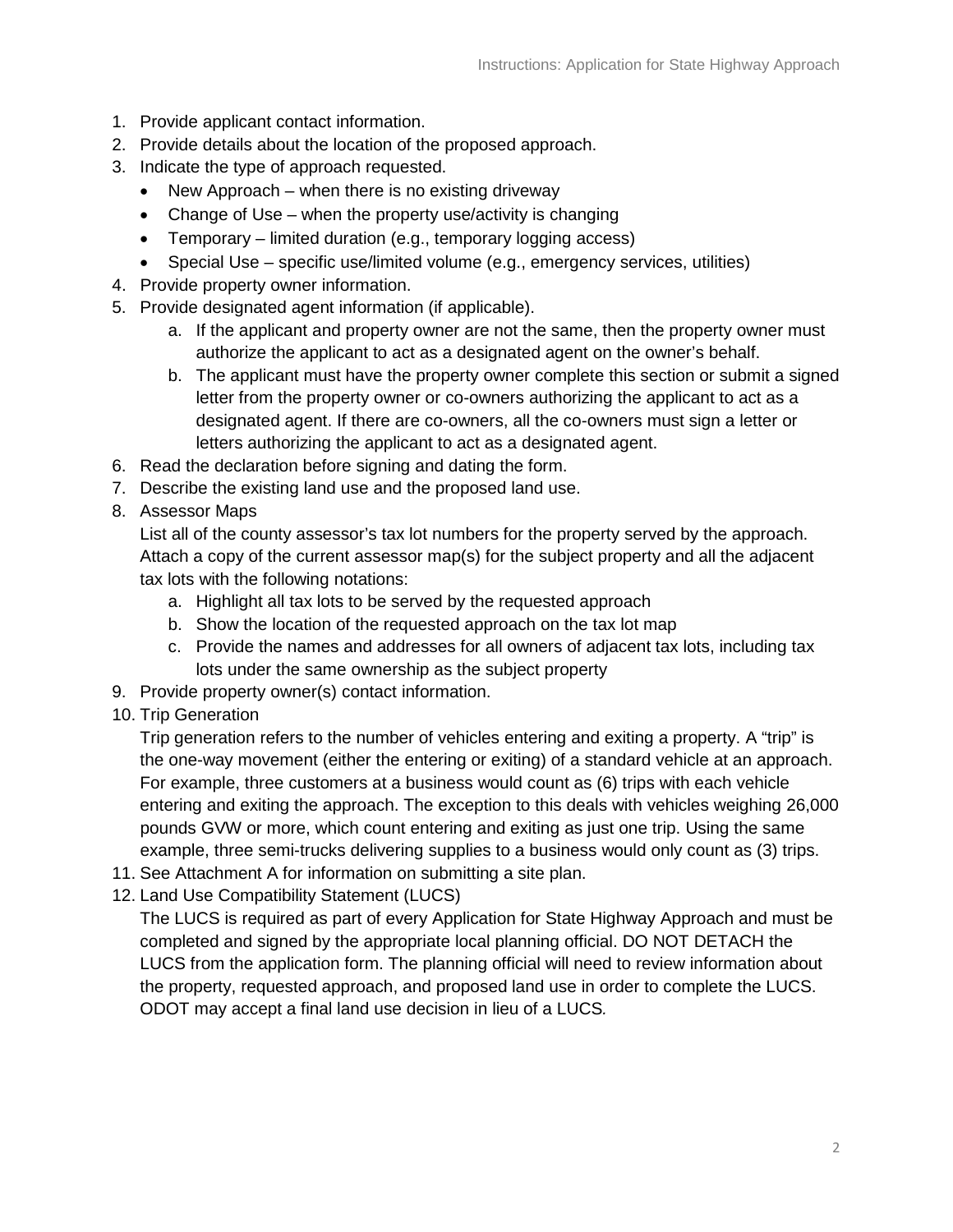## **Attachment A: Site Plan**

Applicants are required to submit a site plan. If there is a pending local land use approval for the proposed use, you must attach a copy of the site plan that is being reviewed or has been approved by the local jurisdiction. Use the following guidelines when submitting a site plan.

- **Submit drawings on separate paper no larger than 11" x 17" in size.**
	- o Include a north arrow
	- o Include a scale, if applicable
	- $\circ$  Provide a vicinity map showing the location of the subject property and the location and name of the nearest landmark or cross street
- **Use solid lines to show the subject property and abutting streets.**
	- $\circ$  Show the boundaries of all tax lots that are part of the subject property or the proposed development. Label all tax lots with the corresponding tax lot numbers.
	- $\circ$  Show all public streets abutting the subject property. Label street names. Show number of lanes, lane widths, and the direction of traffic flow for each lane.
- **Use solid lines to show site elements (proposed as well as remaining):**
	- o The location of existing approaches or access connections
	- $\circ$  The location of proposed approach, the width, and turning movements
		- Label distances from center of requested approach to property lines
		- Label distance from center of requested approach to nearest cross street
	- o The location of the nearest existing approaches or access connections on both sides of the highway within 500 feet of the center line of the requested approach
	- o On-site parking and circulation
		- The location of parking areas and parking spaces
		- The location of on-site access aisles, lane widths, direction of traffic flow
		- The location of access to the parking lots
	- o The footprint of all existing buildings and structures that will remain
		- **Label the proposed use and square footage of each**
	- o The footprint of proposed new buildings and structures
		- **Label the proposed use and square footage of each.**
	- o Other new equipment or facilities
		- **Label the square footage and use of each item**
- **Use dashed lines to show any access or "cross-over" easements as well as existing site elements that will be removed, including:**
	- o Existing access or "cross-over" easements with neighboring properties
		- **Label whether the easement will remain**
	- o Proposed new access or "cross-over" easements with neighboring properties
	- o The location of existing approaches and access connections that will be removed
		- **Label the width and turning movements for each**
	- o The footprint of existing buildings or structures that will be removed
	- o Any other existing equipment or facilities that will be removed
	- o Place an "X" over any easement, building, equipment, or facility to be removed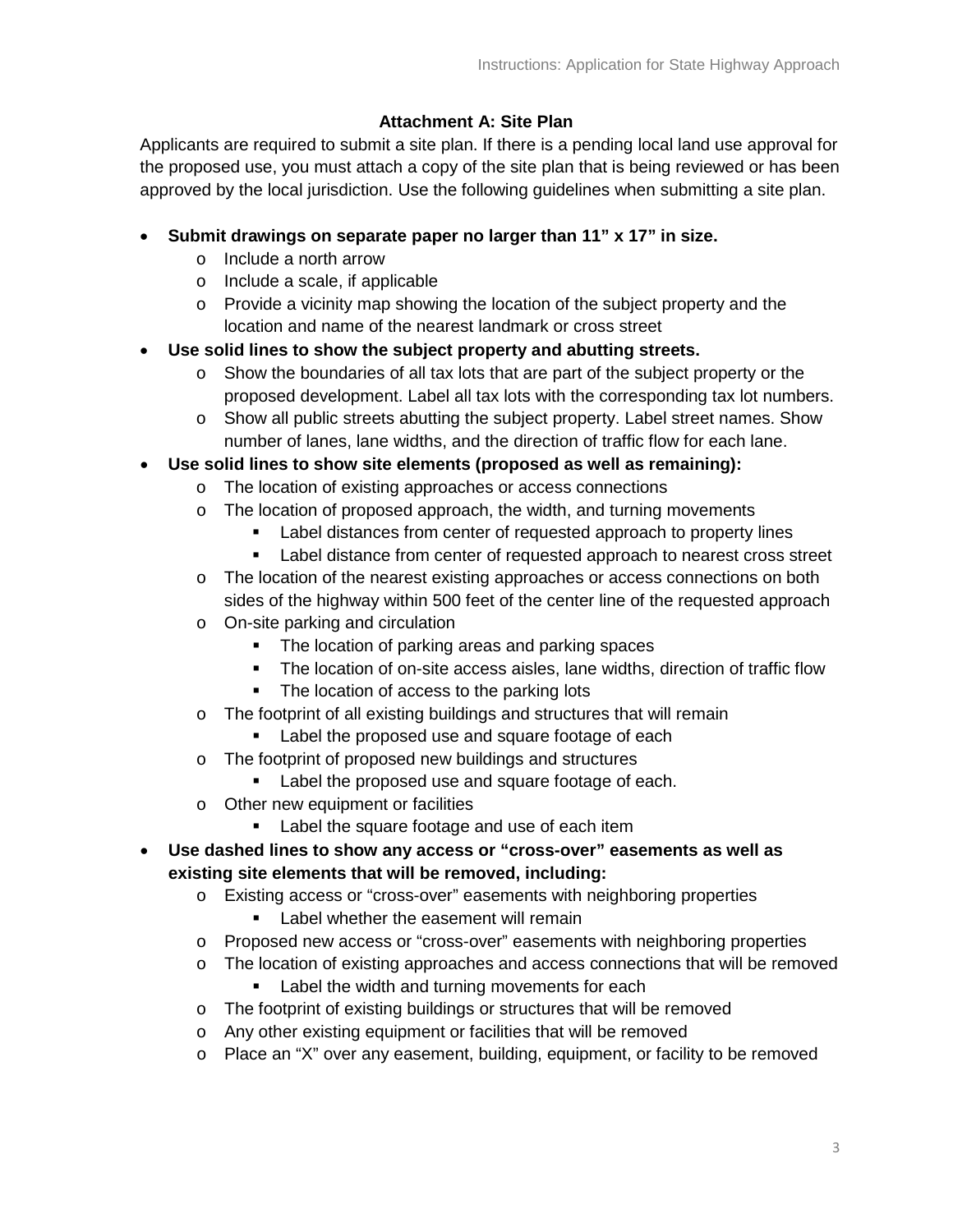

## Oregon Department of Transportation **Application Form for State Highway Approach**

Date Received

| <b>Applicant Information</b>                                                                                                                                                                                                                                                                  |                      |                  |             |                          |                        |
|-----------------------------------------------------------------------------------------------------------------------------------------------------------------------------------------------------------------------------------------------------------------------------------------------|----------------------|------------------|-------------|--------------------------|------------------------|
| Last Name:                                                                                                                                                                                                                                                                                    |                      |                  | First Name: |                          |                        |
| Company Name (if applicable):                                                                                                                                                                                                                                                                 |                      |                  |             |                          |                        |
| <b>Street Address:</b>                                                                                                                                                                                                                                                                        |                      |                  |             |                          |                        |
| City:                                                                                                                                                                                                                                                                                         | State:               |                  | ZIP:        |                          | County:                |
| Mailing Address:                                                                                                                                                                                                                                                                              |                      |                  |             | $\Box$ Check if the same |                        |
| City:                                                                                                                                                                                                                                                                                         | State:               |                  | ZIP:        |                          | County:                |
| Phone:                                                                                                                                                                                                                                                                                        |                      | Cell:            | FAX:        |                          |                        |
| Email:                                                                                                                                                                                                                                                                                        |                      |                  |             |                          |                        |
| <b>Location of Proposed Approach</b>                                                                                                                                                                                                                                                          |                      |                  |             |                          |                        |
| $\Box$ Check if the same as the street address above                                                                                                                                                                                                                                          |                      |                  |             |                          |                        |
| Street Address (if established):                                                                                                                                                                                                                                                              |                      |                  |             |                          |                        |
| City:                                                                                                                                                                                                                                                                                         | State:               |                  | ZIP:        |                          | County:                |
| Highway Name:                                                                                                                                                                                                                                                                                 |                      |                  | Route:      |                          | Milepoint:             |
| Side of Highway: $\square$ North $\square$ South $\square$ East $\square$ West                                                                                                                                                                                                                |                      |                  |             |                          |                        |
| <b>Type of Approach</b>                                                                                                                                                                                                                                                                       |                      |                  |             |                          |                        |
| $\Box$ New approach                                                                                                                                                                                                                                                                           | $\Box$ Change of Use | $\Box$ Temporary |             | $\Box$ Special Use       | $\Box$ Grandfathered   |
| <b>Property Owner Information</b>                                                                                                                                                                                                                                                             |                      |                  |             |                          |                        |
| Is the applicant the owner of the subject property? $\Box$ YES $\Box$ NO; if YES skip to Box 6; if NO continue to Box 5.                                                                                                                                                                      |                      |                  |             |                          |                        |
| <b>Authorization of Designated Agent</b>                                                                                                                                                                                                                                                      |                      |                  |             |                          |                        |
| I/We                                                                                                                                                                                                                                                                                          |                      |                  |             |                          | printed owner(s) name  |
| authorize                                                                                                                                                                                                                                                                                     |                      |                  |             |                          | printed applicant name |
| to represent me as my agent in the matter of this State Highway Approach Permit Application.                                                                                                                                                                                                  |                      |                  |             |                          |                        |
|                                                                                                                                                                                                                                                                                               |                      |                  |             |                          |                        |
| Signature(s):                                                                                                                                                                                                                                                                                 |                      |                  |             |                          | Date:                  |
| <b>Applicant Signature</b>                                                                                                                                                                                                                                                                    |                      |                  |             |                          |                        |
| I certify that to the best of my knowledge, the information on this application and the required attachments are true and<br>correct, that I have the authority to apply for this permit, and if it is approved that throughout its operation I will be bound<br>by the terms of OAR 734-051. |                      |                  |             |                          |                        |
| Printed name:                                                                                                                                                                                                                                                                                 |                      |                  |             |                          |                        |
| Signature:                                                                                                                                                                                                                                                                                    |                      |                  |             |                          | Date:                  |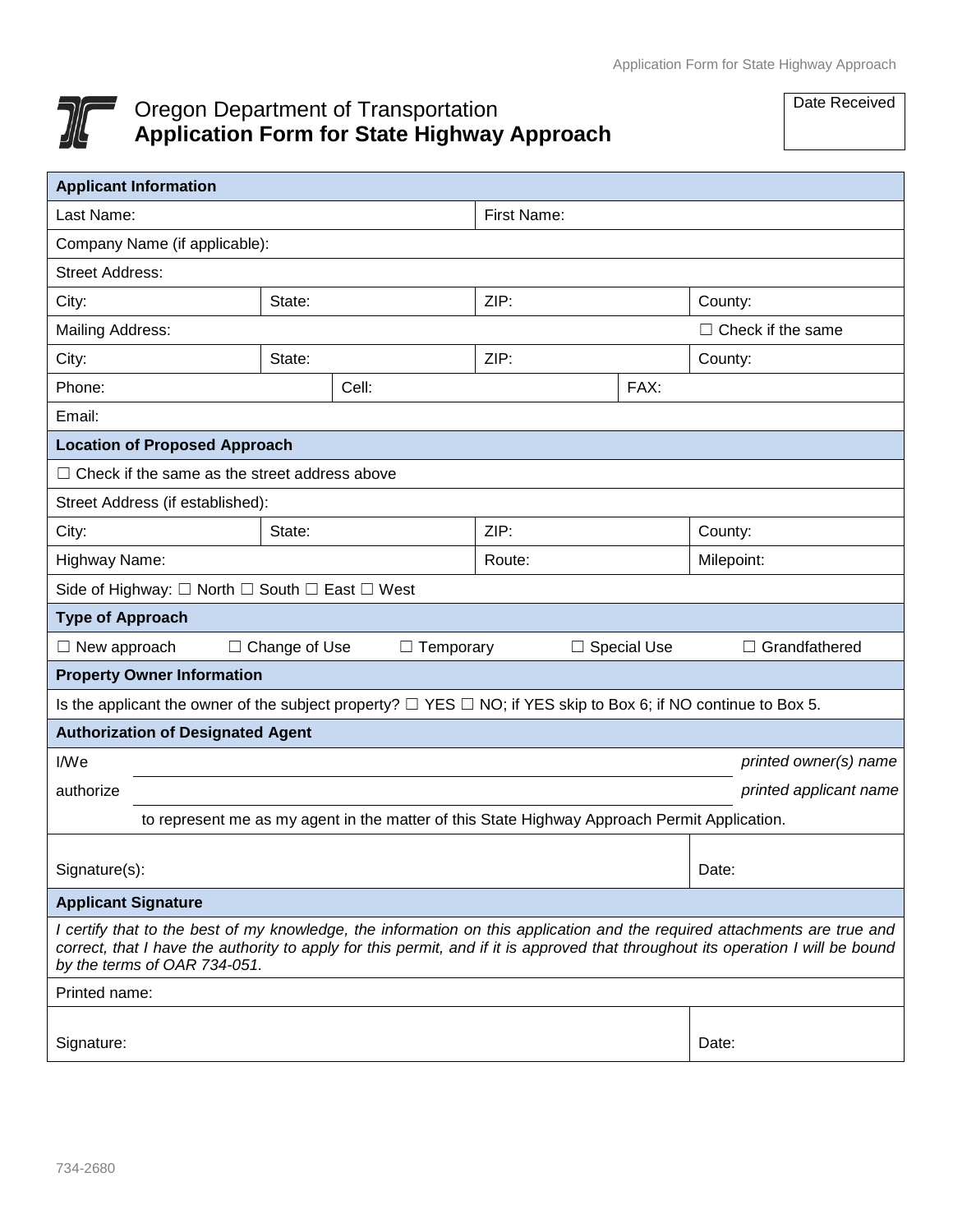| Property Use to be Served by Proposed Approach                                                                           |                                    |                |                                                                                                          |                 |       |                |                |  |
|--------------------------------------------------------------------------------------------------------------------------|------------------------------------|----------------|----------------------------------------------------------------------------------------------------------|-----------------|-------|----------------|----------------|--|
| Describe the existing land use on the subject property:                                                                  |                                    |                |                                                                                                          |                 |       |                |                |  |
| Describe the proposed land use on the subject property:                                                                  |                                    |                |                                                                                                          |                 |       |                |                |  |
|                                                                                                                          | <b>County Assessor Map Numbers</b> |                |                                                                                                          |                 |       |                |                |  |
|                                                                                                                          |                                    |                | Fill in the township, range, section, and tax lot numbers. Attach a copy of the current assessor map(s). |                 |       |                |                |  |
| <b>Township</b>                                                                                                          | Range                              | <b>Section</b> | <b>Tax Lot</b>                                                                                           | <b>Township</b> | Range | <b>Section</b> | <b>Tax Lot</b> |  |
|                                                                                                                          |                                    |                |                                                                                                          |                 |       |                |                |  |
|                                                                                                                          |                                    |                |                                                                                                          |                 |       |                |                |  |
|                                                                                                                          |                                    |                |                                                                                                          |                 |       |                |                |  |
| <b>Property Owner Information</b>                                                                                        |                                    |                |                                                                                                          |                 |       |                |                |  |
| Last Name:                                                                                                               |                                    |                | First Name:                                                                                              |                 |       |                |                |  |
| Company Name (if applicable):                                                                                            |                                    |                |                                                                                                          |                 |       |                |                |  |
| <b>Street Address:</b>                                                                                                   |                                    |                |                                                                                                          |                 |       |                |                |  |
| City:                                                                                                                    |                                    | State:         |                                                                                                          | ZIP:            |       | County:        |                |  |
|                                                                                                                          | Mailing Address:                   |                | $\Box$ Check if the same                                                                                 |                 |       |                |                |  |
| City:                                                                                                                    |                                    | State:         |                                                                                                          | ZIP:            |       | County:        |                |  |
| Phone:                                                                                                                   |                                    |                | Cell:                                                                                                    |                 | FAX:  |                |                |  |
| Email:                                                                                                                   |                                    |                |                                                                                                          |                 |       |                |                |  |
| Are there co-owners of the property? $\Box$ YES $\Box$ NO; if YES attach the same details above in a separate document.  |                                    |                |                                                                                                          |                 |       |                |                |  |
| <b>Trip Generation</b>                                                                                                   |                                    |                |                                                                                                          |                 |       |                |                |  |
| <b>Existing Average Daily Trips:</b>                                                                                     |                                    |                | Proposed Average Daily Trips:                                                                            |                 |       |                |                |  |
| Total of all vehicles entering/exiting property                                                                          |                                    |                | Total of all vehicles entering/exiting property                                                          |                 |       |                |                |  |
| Total of all vehicles $\geq 26,000$ GVW                                                                                  |                                    |                | Total of all vehicles $\geq$ 26,000 GVW                                                                  |                 |       |                |                |  |
| <b>Site Plan</b>                                                                                                         |                                    |                |                                                                                                          |                 |       |                |                |  |
| A site plan is a required attachment to the Application Form for State Highway Approach (see instructions Attachment A). |                                    |                |                                                                                                          |                 |       |                |                |  |

| <b>ODOT Use Only</b>                                                                           |                             |                                 |                            |  |  |
|------------------------------------------------------------------------------------------------|-----------------------------|---------------------------------|----------------------------|--|--|
| Deviation requested? $\Box$ YES $\Box$ NO; if YES indicate the type of deviation(s) requested: |                             |                                 |                            |  |  |
| <b>Access Spacing</b><br>$\Box$                                                                | $\sqsupset$ Channelization. | $\Box$ Sight Distance           |                            |  |  |
| Traffic Impact Analysis required?                                                              | $\Box$ YES $\Box$ NO        | Neighbor Notification required? | $\square$ YES $\square$ NO |  |  |
| Traffic Impact Analysis waived?                                                                | $\Box$ YES $\Box$ NO        | Neighbor Notification complete? | $\square$ YES $\square$ NO |  |  |
| Waived by:                                                                                     | Date:                       |                                 |                            |  |  |